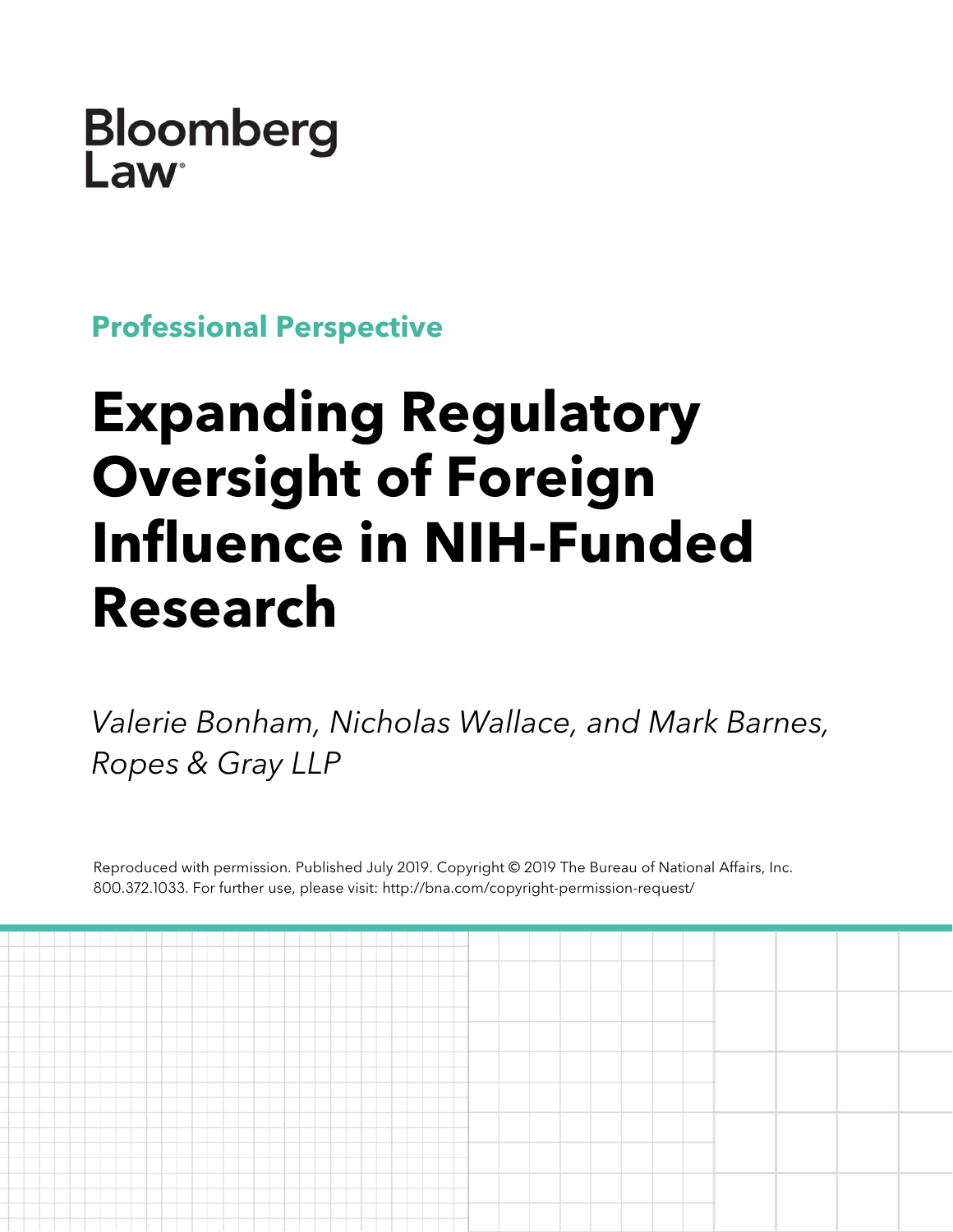### **Expanding Regulatory Oversight of Foreign Influence in NIH-Funded Research**

#### *Contributed by [Valerie Bonham,](https://www.ropesgray.com/en/biographies/b/valerie-bonham) [Nicholas Wallace,](https://www.ropesgray.com/en/biographies/w/nicholas-wallace) and [Mark Barnes,](https://www.ropesgray.com/en/biographies/b/mark-barnes) Ropes & Gray LLP*

Federal interest and enforcement efforts are expanding around "foreign influence" in U.S.-funded research activities, affecting business operations and research collaboration at universities, academic medical centers, and other organizations receiving federal funding for research. Open science proponents and advocates for international scientific collaboration, like National Institutes of Health director Francis S. Collins, are among those sounding alarms about threats from foreign government-sponsored "talent programs," which recruit scientists and investigators from U.S. institutions and abroad.

After the unusual step of sending a letter to more than 10,000 funding recipients with a "Statement on Protecting the Integrity of U.S. Biomedical Research," NIH sent inquiry letters to more than 60 institutions, many concerning multiple investigators, and at least 18 cases were referred to the Department of Health and Human Services' Office of Inspector General. More inquiries are expected.

In particular, the government appears concerned that certain investigator practices are a conduit for federally funded intellectual property to be transferred to foreign countries. To date, attention has focused largely on activities with China's Thousand Talents Plan and other similar initiatives. NIH has expressed concern about scientists operating undisclosed foreign "shadow labs," creating plausible claims that work generating intellectual property occurred outside the U.S.

Unauthorized disclosure and theft of biomedical intellectual capital, possibly including intellectual property, from confidential NIH grant applications is also of concern. NIH recently acknowledged that, in some respects, its foreign influence investigations reveal "a new kind of problem" for both awardees and government agencies.

This article summarizes the governing law for the primary areas of concern that NIH has been examining—disclosure of foreign components of NIH-funded projects, other support for NIH-funded researchers, and unreported foreign affiliations, including guidance documents released in July 2019. Recipients of federal research funds need to understand these requirements both to satisfy duties for specific awards and to anticipate future expectations that may affect their business practices.

#### **Defining the Problem**

International and inter-institutional collaboration are critical to the advancement of science and the translation of basic science discoveries into technology and tools to benefit society. For federally funded research, several checks on international engagement are applied to ensure that U.S. taxpayer dollars are expended appropriately and in accord with public policy priorities. These checks include duties of disclosure. Incomplete disclosure by investigators and their institutions of parts of research conducted outside the U.S.—referred to as "foreign components"—can, the NIH asserts, distort its funding decisions, by implication depriving NIH of the ability to deny or reduce the scope of funding to projects of investigators receiving other support from foreign sites or adding undisclosed foreign components for the performance of the federal award.

To address these concerns, NIH has issued clarifying guidance on several occasions in the last year, most recently in July 2019. These new [documents](https://nexus.od.nih.gov/all/category/blog/) include an NIH Guide Notice, NOT-OD-19-114, *Reminders of NIH Policies on Other Support and on Policies Related to Financial Conflicts of Interest and Foreign Components*, a series of Frequently Asked Questions on *Other Support and Foreign Components*, and a blog, *Clarifying Long-Standing NIH Policies on Disclosing Other Support*. They focus on three main regulatory obligations of investigators and their institutions: financial conflict of interest (COI) reporting, "other support" disclosures, and foreign component disclosures, with prior review and approval of those foreign components.

#### **Financial Conflict of Interest**

The Public Health Service, of which NIH is a component, has promulgated rules for promoting objectivity in research, found at 42 C.F.R. Part 50, Subpart F. These rules require awardees to have detailed policies in place to gather information on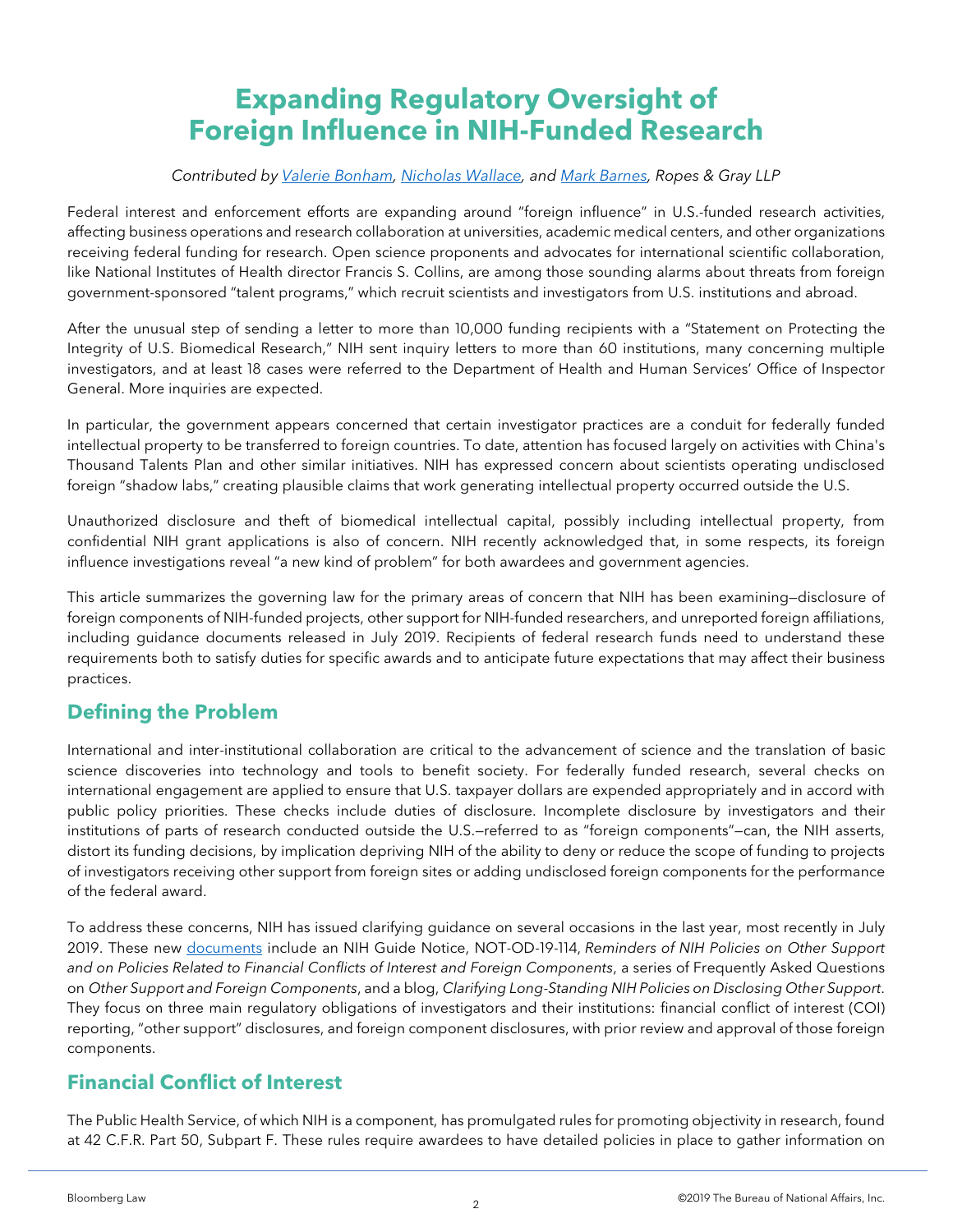the significant financial interests of all investigators participating in NIH-funded research. NIH's rules set a minimum standard for the reporting of SFIs and adjudication of COIs, and individual institutional policies may be more stringent. Under NIH rules, investigators must report all SFIs to their institutions. This duty to disclose income related to an investigator's institutional responsibilities is distinct from, and in addition to, the "other support" and "foreign component" disclosures that must be made to the NIH.

Under 42 C.F.R. Part 50, Subpart F, investigators must report their relevant SFIs, as well as those of their spouse and dependent children, to their institution's designated officials before an initial application for any NIH funding, at least annually thereafter and within 30 days of acquiring or discovering a new SFI. Covered investigators include "all individuals responsible for design, conduct or reporting of research." This often includes persons in addition to the principal investigator, program director, or senior and key personnel.

An SFI is defined as any financial interest of monetary value "that reasonably appears to be related to the Investigator's Institutional responsibilities" as a scientist and researcher. This includes specific remuneration, equity interests, income from intellectual property rights or interests, and any reimbursed or sponsored travel received in the preceding 12 months that meets or exceeds NIH's prescribed thresholds.

One point of frequent confusion surrounding the definition of reportable financial interests arises from a distinction NIH draws between U.S. and foreign sources of investigators' financial interests and income. Under the regulation, income from seminars, lectures, or teaching sponsored by U.S.-based institutions is excepted from reporting requirements. These institutions include U.S. federal, state, or local government agencies, U.S. higher education institutions as defined at 20 U.S.C.1001(a), and U.S. academic teaching hospitals, medical centers, and research institutes affiliated with an institution of U.S. higher education. Indeed, in March 2018, NIH clarified in NOT-18-160 that this regulatory exception should only be read to apply to U.S. governmental entities and institutions. By contrast, the same types of income or support from foreign entities and governments, including foreign universities, are not exempt and must be reported.

#### **Foreign Components**

If individual funding opportunity announcements permit "foreign components," and if applicants disclose their foreign component plans in a funding application, then NIH may approve the grant's foreign component. As set forth in the NIH's Grants Policy Statement at section 8.1, foreign component can also be added during the performance of the award by obtaining NIH's prior approval.

NIH defines a foreign component in its Grants Policy Statement as "the performance of any significant scientific element or segment of a project outside of the United States, either by the recipient or by a researcher employed by a foreign organization, whether or not grant funds are expended." NIH's July 2019 guidance documents emphasize how geography is a critical element to distinguishing foreign components from other support. The agency offers a formula for assessment: first determine if any activities will be performed outside of the U.S., and, second, determine if those activities are significant.

Among other activities, the following types of work qualify as significant scientific elements or segments triggering foreign component disclosure and prior approval: involvement of human subjects, extensive foreign travel, and activities that may have an impact on U.S. foreign policy through involvement in the affairs or environment of a foreign country. If the foreign activities are significant, NIH's prior authorization is required to add them as foreign components to the project.

One ready way to detect collaboration that may have resulted in a significant number of foreign component reporting errors (i.e., foreign component collaborations for which prior approval was not sought) is to identify publications and presentations co-authored with foreign investigators at a foreign site. Simple co-authorship with ex-U.S. scientists is not itself dispositive evidence of a foreign component of an NIH award, but if the content of the publication overlaps with the scope of work of the award, or if the publication was cited in a progress report to NIH, then the presumption will be that there was a foreign component in play.

Because authorship is not always clear at the outset of a project, and it can change during the course of a project, whether a project involves a foreign component must be assessed throughout the life of an NIH award.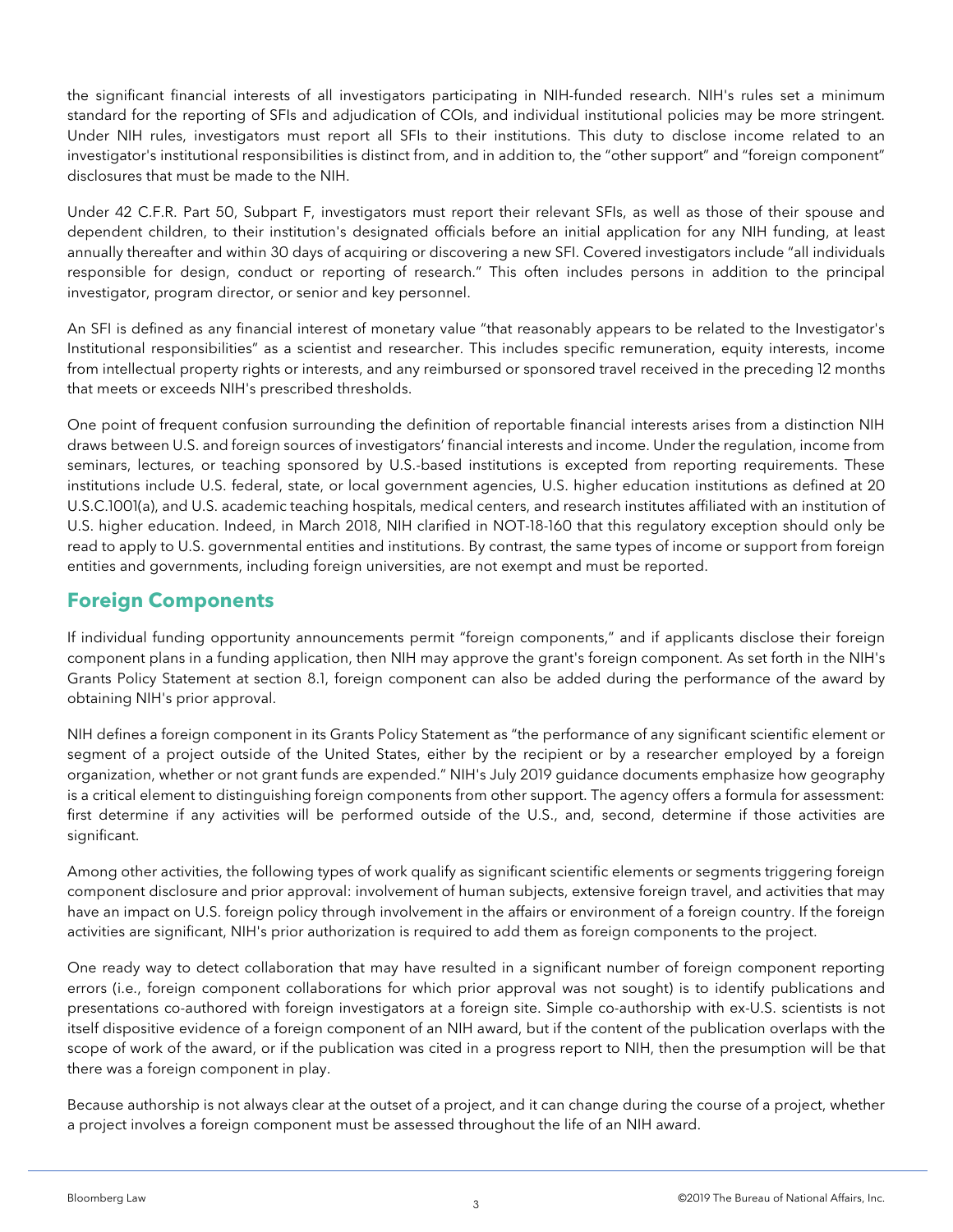#### **Other Support**

By contrast, if all research activities for a project occur in the U.S., but an investigator or researcher receives any other sources of support, either for that project or others, then it must be disclosed to the NIH as "other support" for the investigator's research efforts. Thus, foreign sources of support can be included within the definition of "other support." For example, NIH would not typically regard a visiting researcher with a salary paid by her foreign institution to be a "foreign component" requiring prior approval if she works in a laboratory in the U.S. on an NIH-supported project. However, her service would likely be considered "other support" for senior/key personnel and would be reportable to NIH as such.

While "foreign components" relate to a specific project or group of projects under a single award, "other support" is about the totality of support available to an individual investigator or individual personnel on any given award. NIH collects this information in order to ensure that sufficient levels of effort are committed and available for the proposed project, sufficient funding and no surplus is included in an award, and there is no unacceptable overlap between the scientific, budgetary, or commitment of effort between the proposed project and other activities the investigator is undertaking. NIH's Grants Policy Statement at section 2.5 explains that "other support" must be disclosed to NIH as part of initial grant reporting (i.e., just in time) and in ongoing grant reports.

NIH defines "other support" in the Grants Policy Statement, as "all financial resources, whether Federal, non-Federal, commercial or institutional, available in direct support of an individual's research endeavors, including but not limited to research grants, cooperative agreements, contracts, and/or institutional awards." NIH's July 2019 Guide Notice emphasizes that "other support" includes:

- All positions and appointments held by senior/key personnel relevant to an application, including domestic or foreign, full or part time, paid or unpaid, adjunct, visiting, or honorary
- All resources for senior/key personnel, regardless of "whether such support is provided through the applicant organization, through another domestic or foreign organization, or is provided directly to an individual that supports the senior/key personnel's research efforts"
- All current projects and activities for senior/key personnel, including "in-kind (e.g. office/laboratory space, equipment, supplies, employees)" and "foreign financial support, research or laboratory personnel, lab space, scientific materials, selection to a foreign 'talents' or similar-type program…."

Additionally, the Frequently Asked Questions relay that the scope of "other support" includes all lab space, materials, staff, travel and living expenses for appointments, paid or unpaid, at foreign universities; outside consulting and teaching activities, whether paid or unpaid, that relate to research activities or expertise; and start-up packages for investigators and research grants.

A number of questions arise regarding the vast scope of "other support" that must be reported under a literal reading of the guidance. For example, the guidance includes all foreign relationships, appointments, and even compensation arrangements in support of the senior/key personnel's research. How to distinguish this other support from, for example, personal consulting income may be less than clear under this new guidance.

Similarly, start-up packages can include direct funding, space, general funding, salary, compensation and more. Disclosing all of these sources of support is not necessarily relevant to the question of whether there are one or more foreign sources of support, which appears to be the agency's primary goal. Nonetheless, it appears to be required for all senior/key personnel, regardless of whether they are employed by the prime awardee. We understand from NIH sources that actual dollar amounts of start up packages are not expected to be reported, but the research community would benefit from additional clarification from NIH.

#### **Responding to Inquiries**

NIH identifies individuals for inquiry from an array of sources. These include referrals from law enforcement, such as the FBI; reports from co-workers, colleagues, or competitor research scientists from the field; observations of NIH staff finding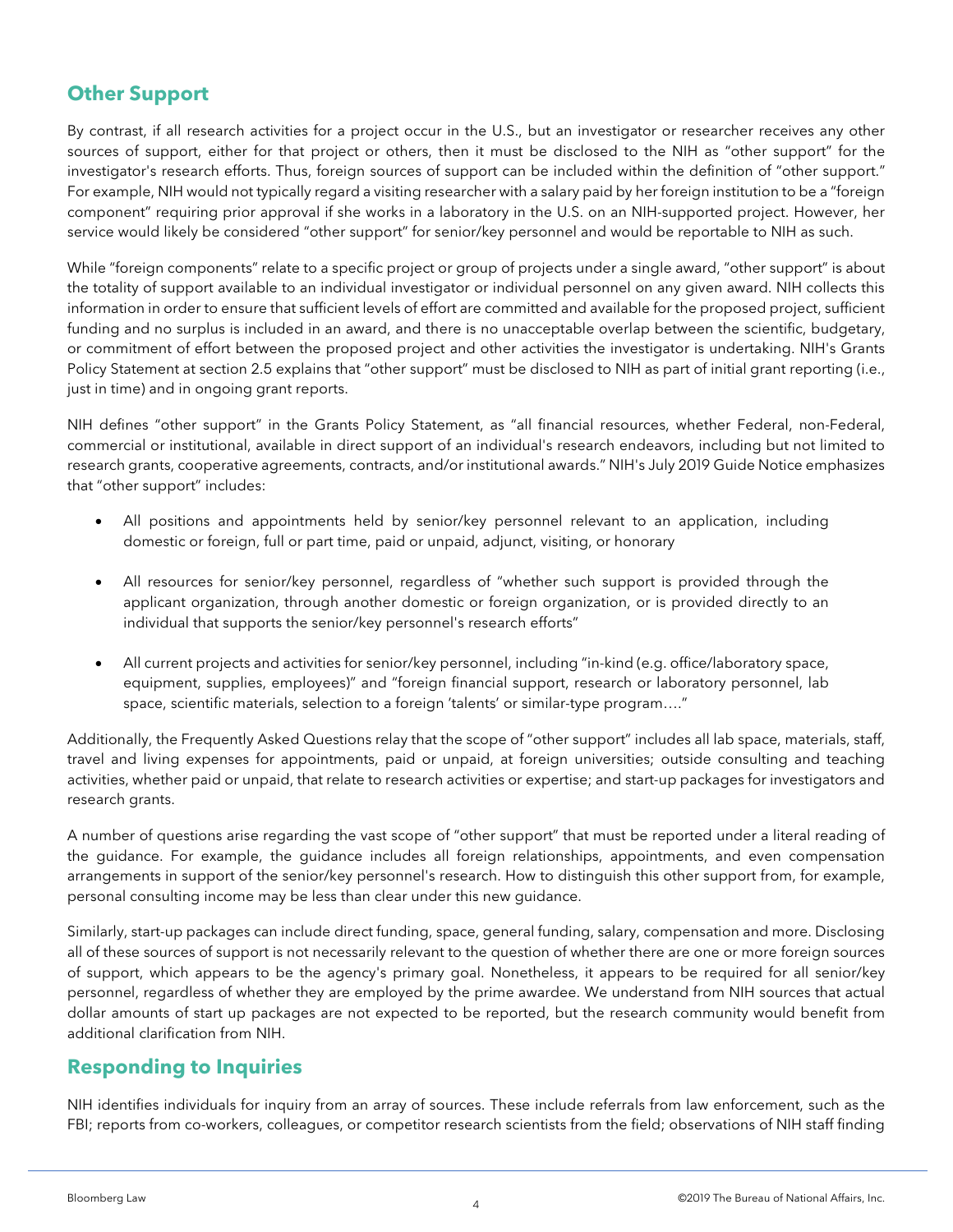inconsistences in publicly available information, like publications, and application documents; and institutional selfreporting.

Upon receipt or identification of a question about an individual researcher or award, NIH typically sends an inquiry letter to the institution's signing official or a senior research official to review and address the questions raised. NIH inquiries may parallel related inquiries from other federal research funders, the FBI, or other law enforcement officials. Generally, NIH's goals are to notify the institution about NIH's questions or concerns, open a dialogue, and enable the awardee institution to assist NIH to resolve the issues described. These letters typically include a response date so that matters will be addressed promptly. When needed, an extension may be sought.

Several strategies are useful for NIH awardees to know and consider adopting or adapting to respond to NIH inquiry letters.

#### **Upon receipt of an inquiry letter** from NIH (or other federal funders):

- Immediately freeze emails and other records relevant to the scope of the inquiry. The NIH's Advisory Committee to the Director recommended treating the examination like a scientific misconduct investigation from an operational perspective, and this kind of approach will best protect the institution's ability to identify and learn the facts about what happened.
- Review the subject's research portfolio, financial conflict of interest and travel reporting, all sources of support, recent publications (to identify research collaborations with ex-U.S. investigators), and grant documentation
- Look for overlap between NIH funding and any other sources of funding or support, e.g., a foreign talent recruitment program, a foreign government grant
- Determine whether all disclosures of "foreign components," "other support" and personal income from all ex-U.S. sources were made to the institution and thence, as needed, to the NIH in a timely and complete manner
- Consider independent review by outside consultants or counsel. The advantages of independent review can include immediately establishing credibility for the fact-finding, enabling "fresh eyes" on the internal processes and procedures to illuminate possible sources of error or misunderstanding, and insulating leadership from direct engagement in the review process.

**Prepare a response** that tells the story of the inquiry subject's actions and any omissions and the specific institutional efforts to remediate any errors or omissions:

- Be complete and transparent
- Include specific dates, grant numbers, publications, etc.
- If there are relationships with a foreign talent recruitment program (previously disclosed or not), find all agreements or other documentation of the terms of the relationship and include those in both original and translated version
- Include a description of new steps or processes developed to enhance reporting, if any, as highlighted in the risk management discussion, below

**Recognize that the NIH may reply with more facts** that the institution has not found, such as grant numbers or documentation from foreign universities or funders. In this case, institutions should continue dialogue with NIH and take efforts to identify actions that may compromise the integrity of the award process.